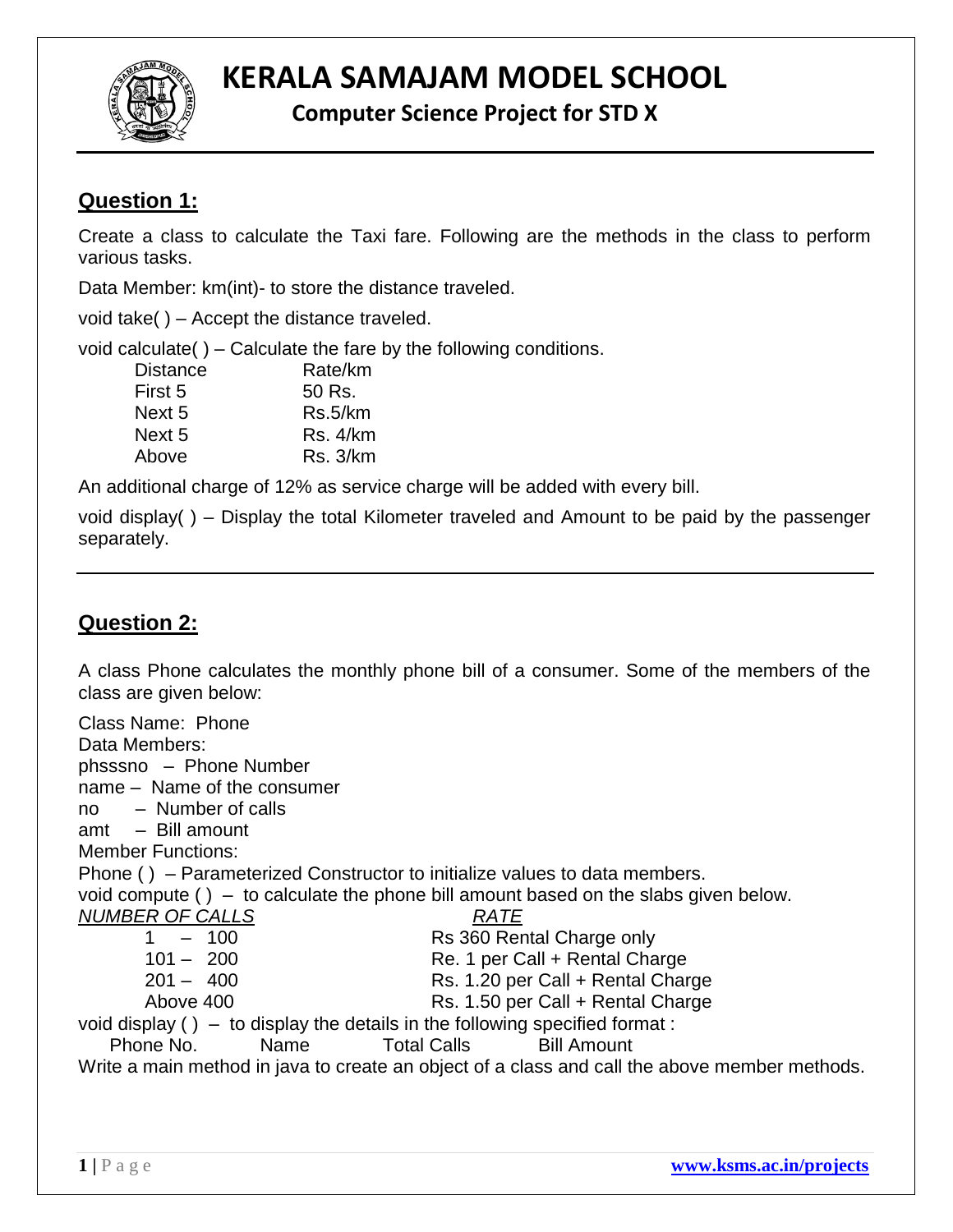

# **KERALA SAMAJAM MODEL SCHOOL**

**Computer Science Project for STD X**

### **Question 3:**

Write a menu driven program in java to accept a number from the user and check whether it is a Duck Number Neon Number.

Duck Number: A number is said to be Duck if the digit zero is present in it.

Neon Number: A number is said to be Neon if sum of the digits of the square of a number is equal to the number itself.

### **Question 4:**

Write a program to store 10 names in an array. Arrange these in alphabetical order by sorting. Print the sorted list. Take single word names, all in capital letters. e.g. SUMAN, AJAY, JENNY etc.

### **Question 5:**

Create a class to store names of 10 state and their capitals in two separate single dimension array. Ask user to enter the state name to display the capital by searching technique.

#### **Question 6:**

Define a class to enter a complete name and print its initials in the given format.

Eg. Kapil Dev Ram Lal Nikhanj

Output: Mr. K. D. R. L. Nikhanj

#### **Question 7:**

Binomial co-efficient can be calculated by using the following formula:

n! And the state of the state of the state of the state of the state of the state of the state of the state of

 $n_{\text{cm}} =$  ---------------- [ where ! sign represents the factorial of a number ]

m !  $(n - m)!$ 

Create a class in java to calculate and print the binomial co-efficient of the given expression, taking the value n and m as input . Make use of the function int fact( int k ), which returns the factorial of a number k.